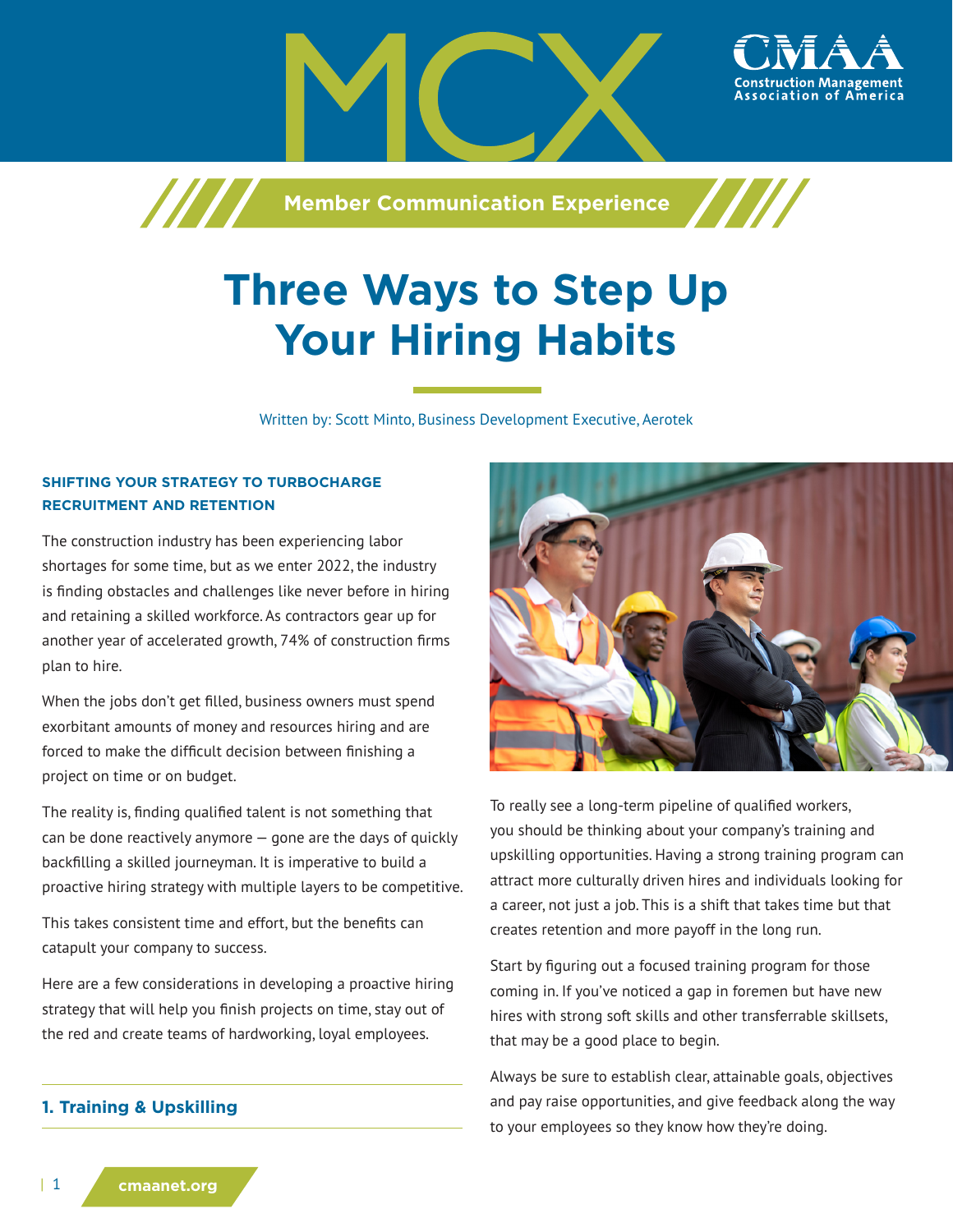Investing in your employees' training creates loyalty, and it gives them the training and path to progress they're looking for in a job.

Don't stop there either. More business owners are finding themselves personally networking with local trade schools and even high schools to plant the seeds of what a meaningful career looks like in the construction industry and skilled trades.

See what you can do to partner with these schools and shop classes on upskilling. It's not a short-term play, but a few years from now you may find yourself tapping into a new generation of hungry, skilled workers excited to work for your company.

#### **2. Referral & Bonus Programs**

Your current employees can make or break your workforce. The key is to make sure they want to refer their friends and family in the first place.

If you're not seeing referrals from your current employees, first make sure you are offering a competitive job and a workplace your employees love.

While you can't change the job itself, make sure your employees feel safe, valued, and properly compensated, and offer opportunities for advancement when possible.

When you think about the incentives you offer to your employees, a simple one is allowing employees to work with people they know. This line of work has always been built on relationships and trust, and it's that much more rewarding to refer a friend knowing you'll be working alongside them if they're hired. Financial incentives can be very effective, and most successful referral programs involve them to some degree.

You can keep it simple. Offer monetary bonuses to employees who refer people that get hired and stay on the job for a certain amount of time.

Attendance-based bonuses can also help give you a boost during peak project time frames. In the construction industry especially, offering monetary bonuses for attendance could be the differentiator between a wasted day and a fruitful day on-site. Consider piloting this to workers who show up 90% of their days per month and see if it works for you.

#### **3. Always Be Recruiting**

The truth is these strategies take time and effort on a regular basis, not just when a few hours can be spared here and there.

It can take several times as long to recruit the same people today as it did several years ago, and it can prove costly to recruit new talent alongside all the other responsibilities of managing a successful construction project.

The key to effectively executing your well-thought-out strategy is to always be recruiting. Some ways to do this include forming strong partnerships with subcontractors so you have a partner on projects and having your inhouse recruiters or human resources (HR) constantly looking for good talent.

If you lack the resources to do this, you may want to consider working with a third party to be strategic about planning for staffing needs. They have the data available to help understand holes that need to be filled in your current hiring strategy, and they are practiced in developing both short- and long-term solutions to do so.

You don't want to get caught in a place where you are constantly reacting. Take the time now to plan on the front end. Gather the data you need to make educated decisions on your hiring strategy, understand what resources and programs are needed to implement it, and then figure out a way to make it happen.  $\mathcal{D}$